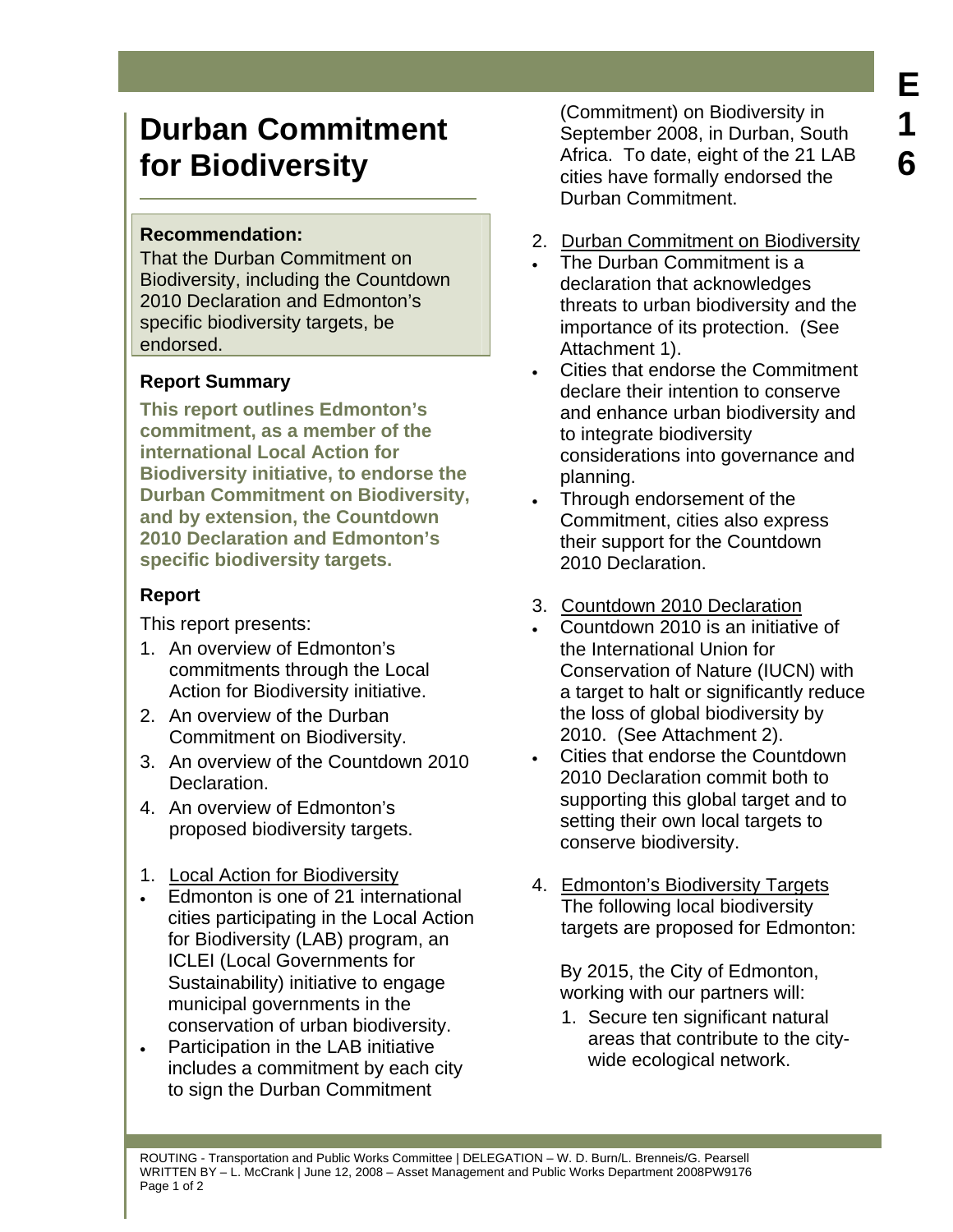#### **Durban Commitment for Biodiversity**

2. Engage Edmontonians in ten demonstration projects that support biodiversity, strengthen the ecological network, and foster a culture of stewardship. (See Attachment 3).

#### **Policy**

This recommendation complies with the Natural Areas Systems Policy (C-531) and the Environmental Policy (C-512).

#### **Focus Area**

This report relates to the focus area of 'Environment' and the strategic issue of 'Healthy Ecosystem.'

## **Public Consultation**

The Natural Areas Advisory Committee (NAAC) provided extensive input into the development of Edmonton's biodiversity targets. The NAAC is comprised of seven citizens at large, as well as representatives from the University of Alberta, the Wildlife Rehabilitation Society of Edmonton, Government of Alberta, and the Urban Development Institute.

## **Budget/Financial Implications**

Funding needed to meet Edmonton's biodiversity targets will be acquired through the annual budgeting process between 2009 and 2015.

### **Justification of Recommendation**

The endorsement of the Durban Commitment for Biodiversity fulfills one of Edmonton's commitments as a member of the Local Action for Biodiversity initiative.

#### **Attachments**

- 1. Durban Commitment: Local Governments for Biodiversity
- 2. Countdown 2010 Declaration

3. Edmonton's Biodiversity Targets

### **Others Approving this Report**

• J. Tustian, Deputy City Manager, Office of the City Manager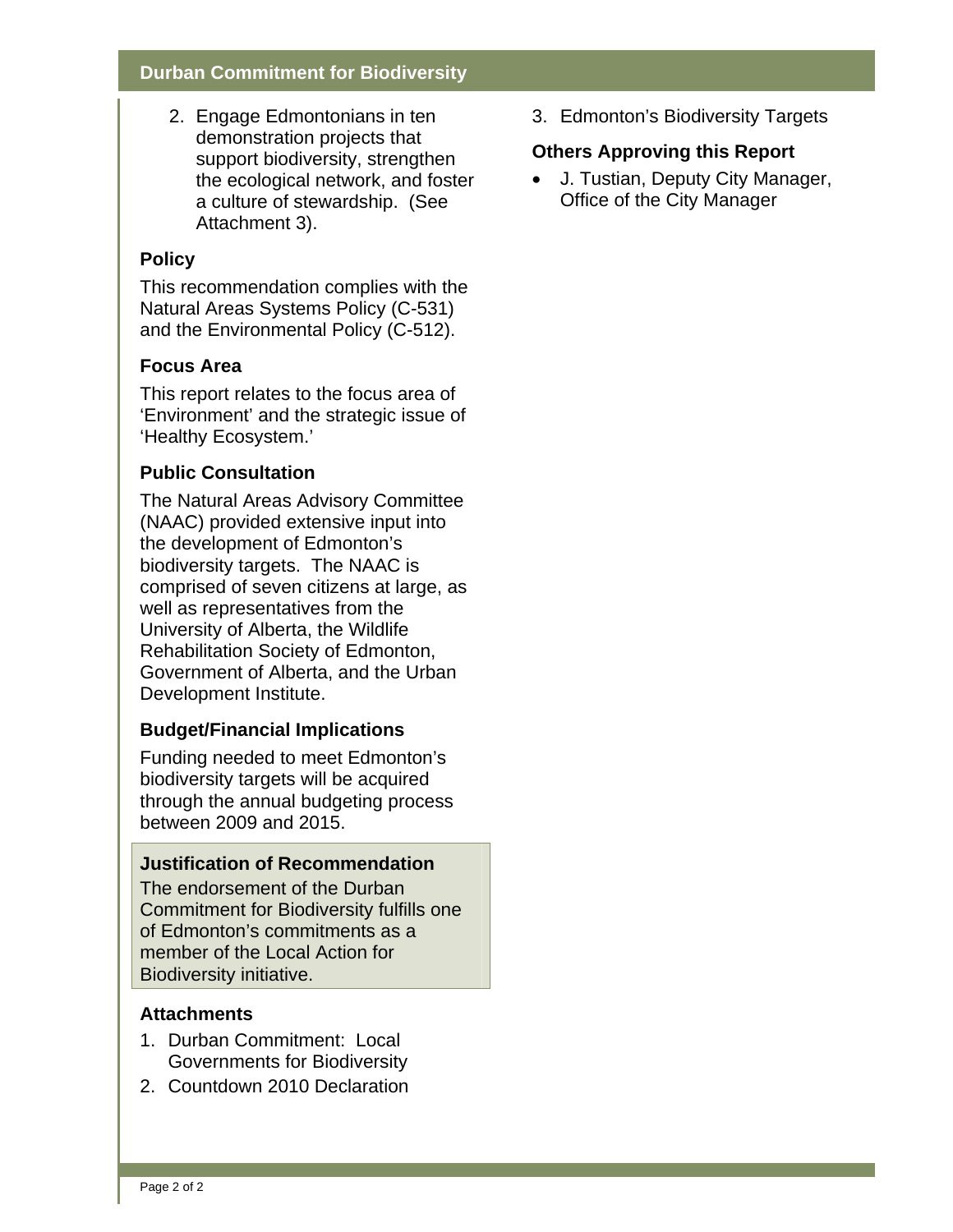## **The Durban Commitment: Local Governments for Biodiversity**

**The Durban Commitment: Local Governments for Biodiversity** was developed, founded and signed by 21 Local Action for Biodiversity Local Governments:

- Barcelona City Council (Spain)
- City of Amsterdam (Netherlands)
- City of Bonn (Germany)
- City of Cape Town (South Africa)
- City of Curitiba (Brazil)
- City of Edmonton (Canada)
- City of Johannesburg (South Africa)
- City of Joondalup (Australia)
- City of Nagoya (Japan)
- City of Tilburg (Netherlands)
- City of Zagreb (Croatia)
- eThekwini Municipality (South Africa)
- Ekurhuleni Metropolitan Municipality (South Africa)
- Île de France (France)
- King County (U.S.A)
- Leicester City Council (England)
- Liverpool City Council (Australia)
- Municipality of Walvis Bay (Namibia)
- São Paulo City Hall (Brazil)
- Seoul Metropolitan Government (South Korea)
- Waitakere City Council (New Zealand)

as a commitment and model by local government, for local government and the communities they serve, to protect and enhance biodiversity at the local level.

**1. By signing this Commitment**, .............................................. joins these leading local governments from across the world as a partner and we acknowledge accountability and responsibility for the health and well-being of our communities through protecting, sustainably utilizing and managing biodiversity and recognizing its role as the foundation of our existence.

This Commitment recognizes that biodiversity is the variety of life on earth on which human well-being is dependent and that biodiversity provides ecosystem services that underpin all of our community's needs. Furthermore, it recognizes that the value of biodiversity is multi-faceted—including ecological, economic, tourism, recreational, environmental, heritage, stewardship, spiritual, intrinsic, medicinal, nutritional, health, educational, scientific, cultural and social dimensions.

#### **2. Through signing this Commitment we acknowledge that:**

2.1 Biodiversity is increasingly under pressure with unprecedented rates of loss due to human activities including the over-consumption of natural resources;

2.2 Increasing global trends towards urbanization are placing increased direct pressure on biodiversity at both the local area level and globally through increased resource consumption and ecological footprints;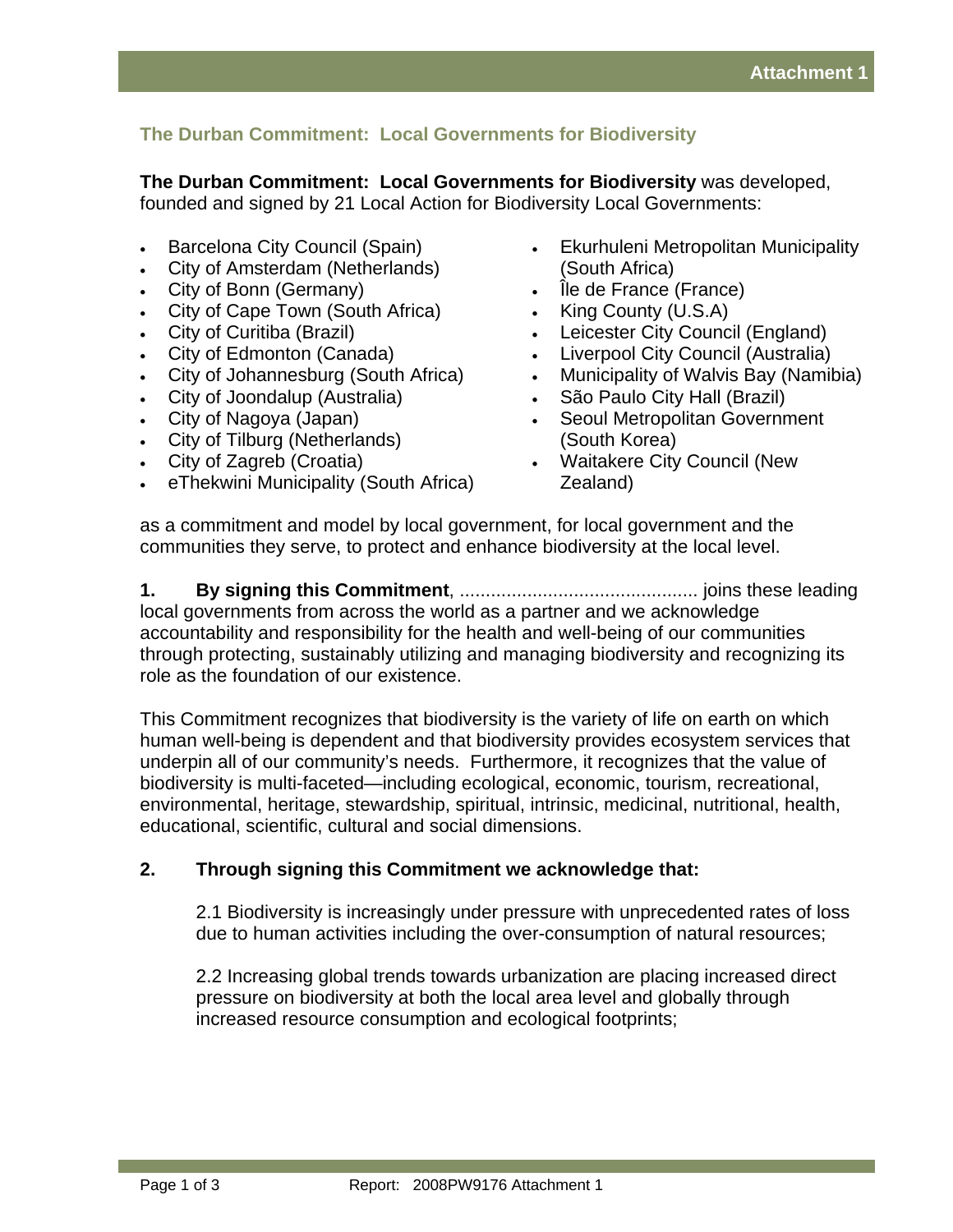2.3 The impacts of climate change on biodiversity pattern and process will be significant and therefore we need to build appropriate programmes to address, mitigate and adapt to these changes;

2.4 Future sustainable development and human well-being are dependent on our ability to meet the biodiversity challenges we face;

2.5 Ecosystem services can play an important role in poverty alleviation and as a result the consequences of biodiversity loss and ecosystem disruption are harshest for the poor;

2.6 It is our collective responsibility to reverse the current trends of biodiversity loss; and

2.7 Local government, which works most closely with communities and biodiversity, has a critical role and responsibility (globally, nationally and locally) to ensure that biodiversity is conserved, protected, restored and sustainably used for the benefit of current and future generations.

**3. By signing this Commitment** we commit to promoting, increasing and enhancing biodiversity within our administrative area and recognize that our ecological footprint extends beyond our administrative area: we will therefore integrate biodiversity considerations into all aspects of our governance and development planning.

#### **4. By signing this Commitment we declare our intention to:**

4.1 Regularly publish *biodiversity reports* on the state of biodiversity within our administrative area and our progress in protecting biodiversity, which will stand as public record;

4.2 Contribute towards the formulation of globally relevant local authority biodiversity good practice guidelines;

4.3 Develop and implement a long-term local *biodiversity strategy* for our administrative area and governance practices, which will address, for example:

4.3.1 The consideration of biodiversity in all aspects of local planning including, amongst other things: land-use planning, mobility planning, economic development planning, and conservation planning;

4.3.2 The management of natural areas and green spaces, including the restoration and rehabilitation of degraded natural areas and the control of invasive species;

4.3.3 The provision of municipal services, including fresh and waste water treatment, energy generation and housing;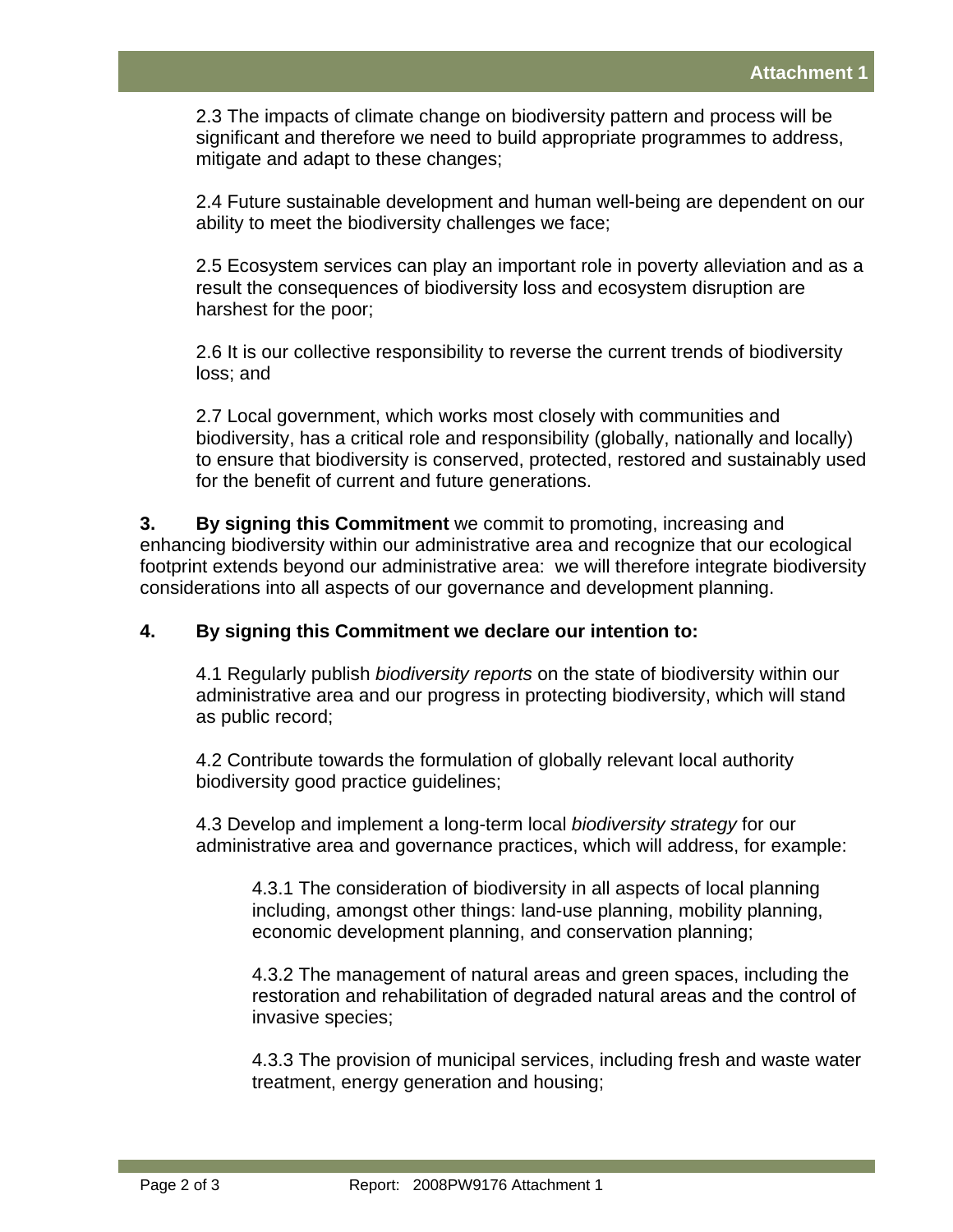4.3.4 Public procurement strategies, including purchasing of eco-certified goods and services and the ban of hazardous products;

4.3.5 Social development including poverty alleviation and job creation;

4.3.6 Awareness-raising of the value of biodiversity and the need for its protection in all sectors of society;

4.3.7 Stakeholder participation in all relevant aspects of local biodiversity governance; and

4.3.8 The inclusion of biodiversity in city partnerships and cooperation projects with public and private partners.

4.4 Remain committed to ongoing implementation of that long-term local *biodiversity strategy* through the enactment of guiding policies;

4.5 Actively engage with, and ensure participation and involvement of all stakeholders; and

4.6 Actively participate in the ICLEI Local Action for Biodiversity Initiative as the global network of local governments for biodiversity.

**5. As a local government, we support** efforts to promote greater recognition by national governments and international bodies of the critical role local government plays in protecting biodiversity at the local and global level. We recognize our own role within the global environment and by signing this Commitment we entrench our dedication to global biodiversity. We recognize the need to contribute actively to the implementation of the objectives of the United Nations Convention on Biological Diversity and the objectives of the 2010 biodiversity target, adopted at the 2002 World Summit on Sustainable Development and a part of the Millennium Development Goals, aimed at reducing the rate of loss of biodiversity on our planet. We entrench our dedication to global biodiversity by becoming a formal partner to Countdown 2010 (if not already a partner) and by signing the Countdown 2010 Declaration, thereby committing to its targets, goals, objectives and principles.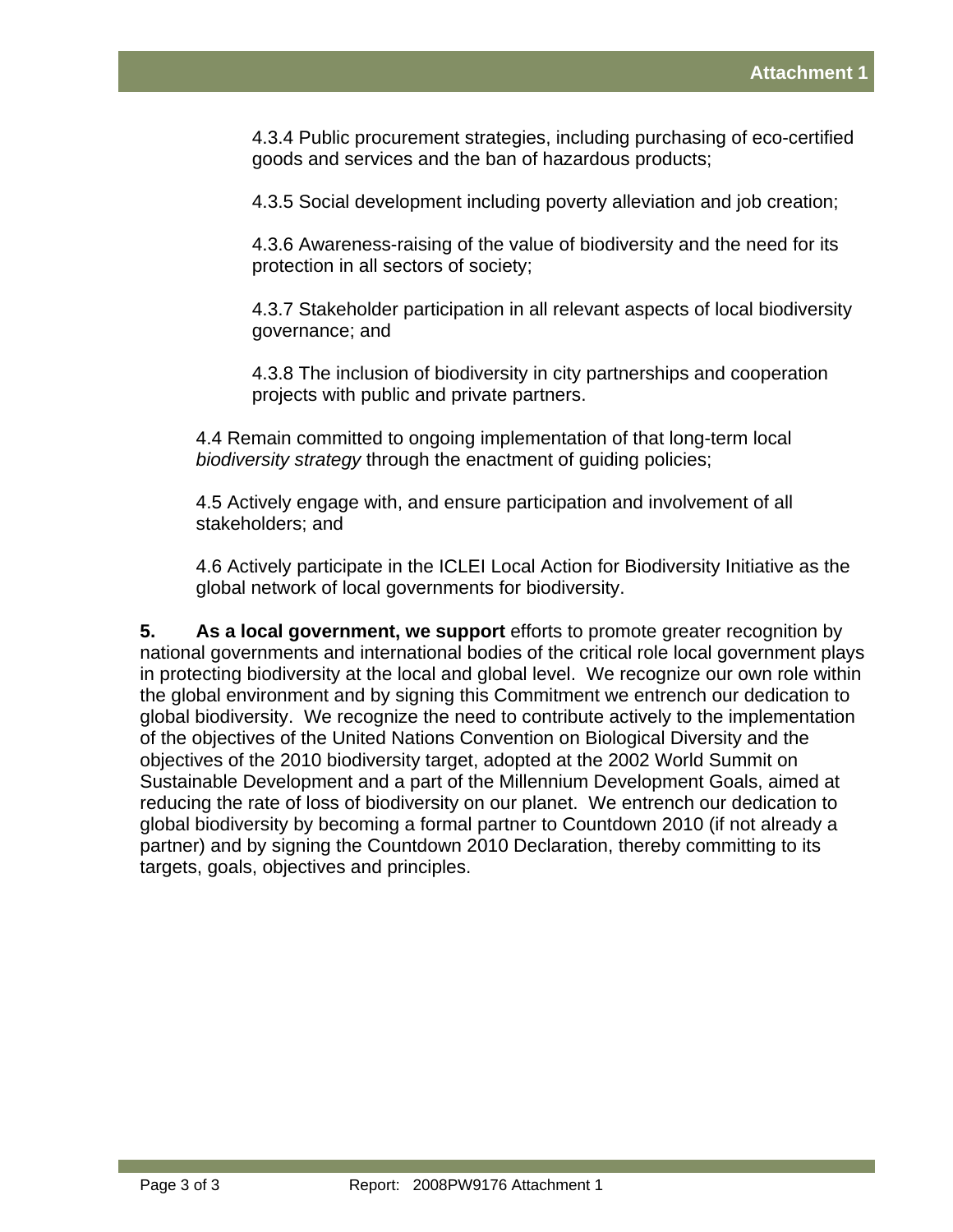#### **Countdown 2010 Declaration**

Biodiversity - the web of life on earth - is essential to the quality of human well-being, and it is a crucial element in sustaining the social, economic and spiritual dimension of all societies worldwide. Yet, biodiversity continues to decline. Political commitments have been made to stop this trend by 2010. Further steps need to be taken to honour this commitment and to translate it into action.

#### **We the undersigned will take every practical opportunity to:**

**Support** the commitments to halt or significantly reduce the current rate of biodiversity loss by 2010, made by:

- World Environment Ministers in the Hague Ministerial Declaration of the Conference of Parties to the Convention on Biological Diversity in the Netherlands 2002;
- World Heads of State in the Plan of Implementation at the United Nations World Summit on Sustainable Development in Johannesburg, South Africa in 2002;
- World Heads of State in the United Nations World Summit Outcome in New York 2005;
- a number of biodiversity related conventions and regional processes since 2001.

**Encourage** decision makers at all levels, in both the public and the private sector, to contribute to these commitments and to:

- Increase public awareness and participation for biodiversity conservation, including the promotion of exemplary activities towards the 2010 biodiversity target;
- Better integrate biodiversity considerations into all relevant sectors of public policy and economy;
- Undertake serious efforts to adapt human activities to the needs of natural systems;
- Support the development of suitable monitoring and indicator tools to assess the state of biodiversity.

**Commit** ourselves to encourage and assist decision makers and societies in achieving the 2010 biodiversity target, notably through:

- Actively promoting Countdown 2010 to focus attention and mobilise resources for achieving the 2010 biodiversity target;
- Significantly reducing our own impact on biodiversity.

**In particular**, we will: (*insert local biodiversity target(s) here*)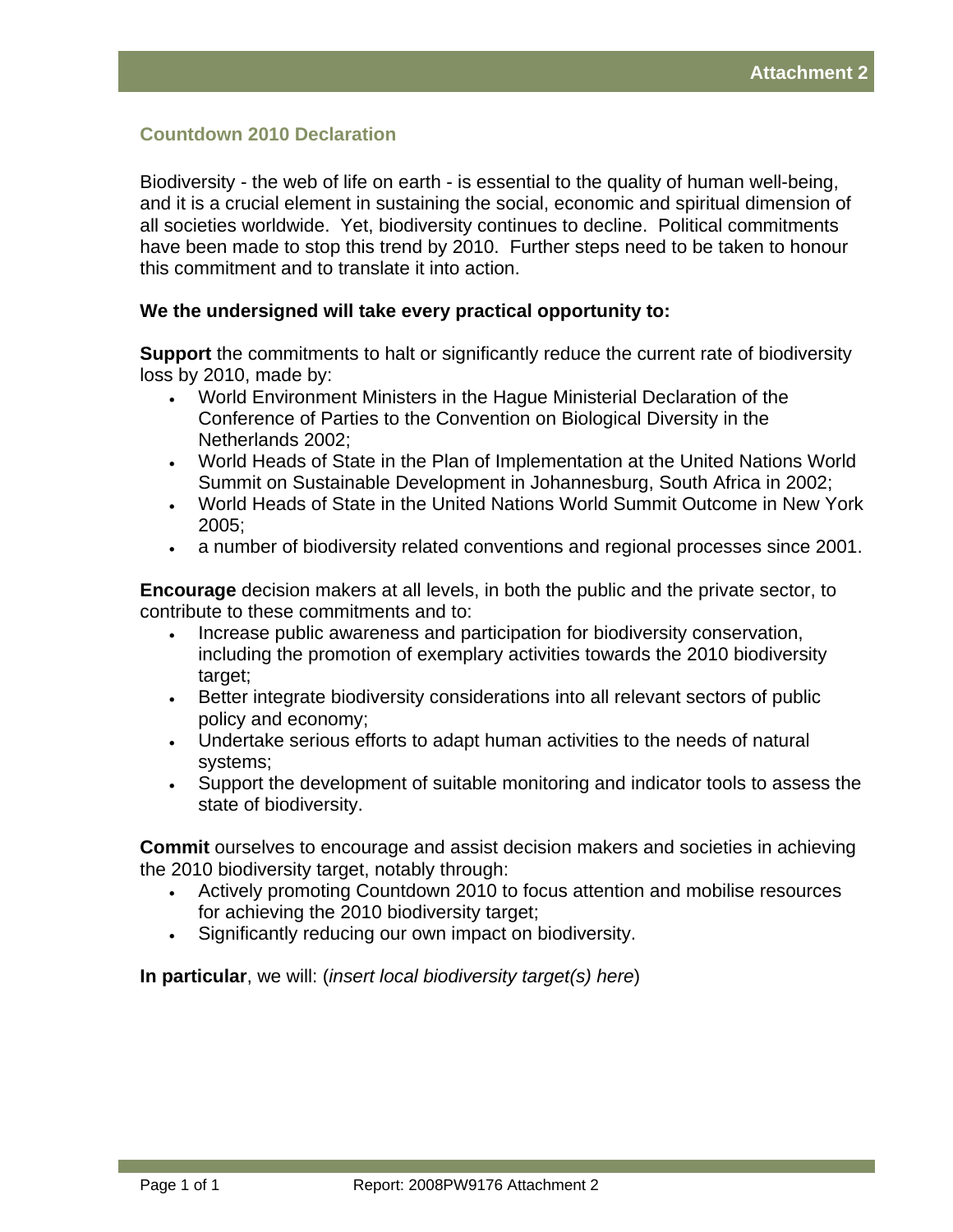## **Edmonton's Biodiversity Targets**

#### **By 2015, the City of Edmonton, working with our partners, will:**

**1. Secure 10 significant natural areas that contribute to our city-wide ecological network.** 

In selecting the 10 natural areas, emphasis will be placed on those areas that are significant because:

- they are of suitable size and quality to provide conditions that support entire populations of animals and plants and associated ecological processes, *or*
- they *connect* other natural areas in support of a functioning ecological network.

The areas selected will contribute to local and regional ecological connectivity. As well, the City will attempt to ensure that all of Edmonton's habitat types are represented and to achieve an even distribution of secured areas throughout the city. Where possible, these areas will be above and beyond those that the City is able to acquire through the current planning process – in other words, they will be areas that the City would not otherwise take as Municipal or Environmental Reserve lands.

Examples of natural areas that would be considered significant include: McConachie, Schonsee, Rapperswill, Hamptons and Big Lake. The natural areas to be secured will be identified by the City's Parks Branch, and approved by the Natural Areas Policy Implementation Committee.

This commitment supports the following *Natural Connections* Strategic Plan goal: *The City of Edmonton will secure a protected and functional ecological network.* 

#### **2. Engage Edmontonians in 10 demonstration projects that showcase how we can support biodiversity, strengthen our ecological network, and foster a culture of stewardship.**

The demonstration projects selected will represent a range of conservation models, including partnerships, education and community engagement in management activities.

Emphasis will be on innovative and effective approaches to biodiversity protection that are successfully achieved through partnerships and engage a large number of Edmontonians. The goal will be to build a culture of stewardship in Edmonton that will extend beyond the life of this commitment. All of the projects should support the development and/or maintenance of our ecological network. The projects will be identified by the City's Parks Branch, and approved by the Natural Areas Policy Implementation Committee.

Examples might include: